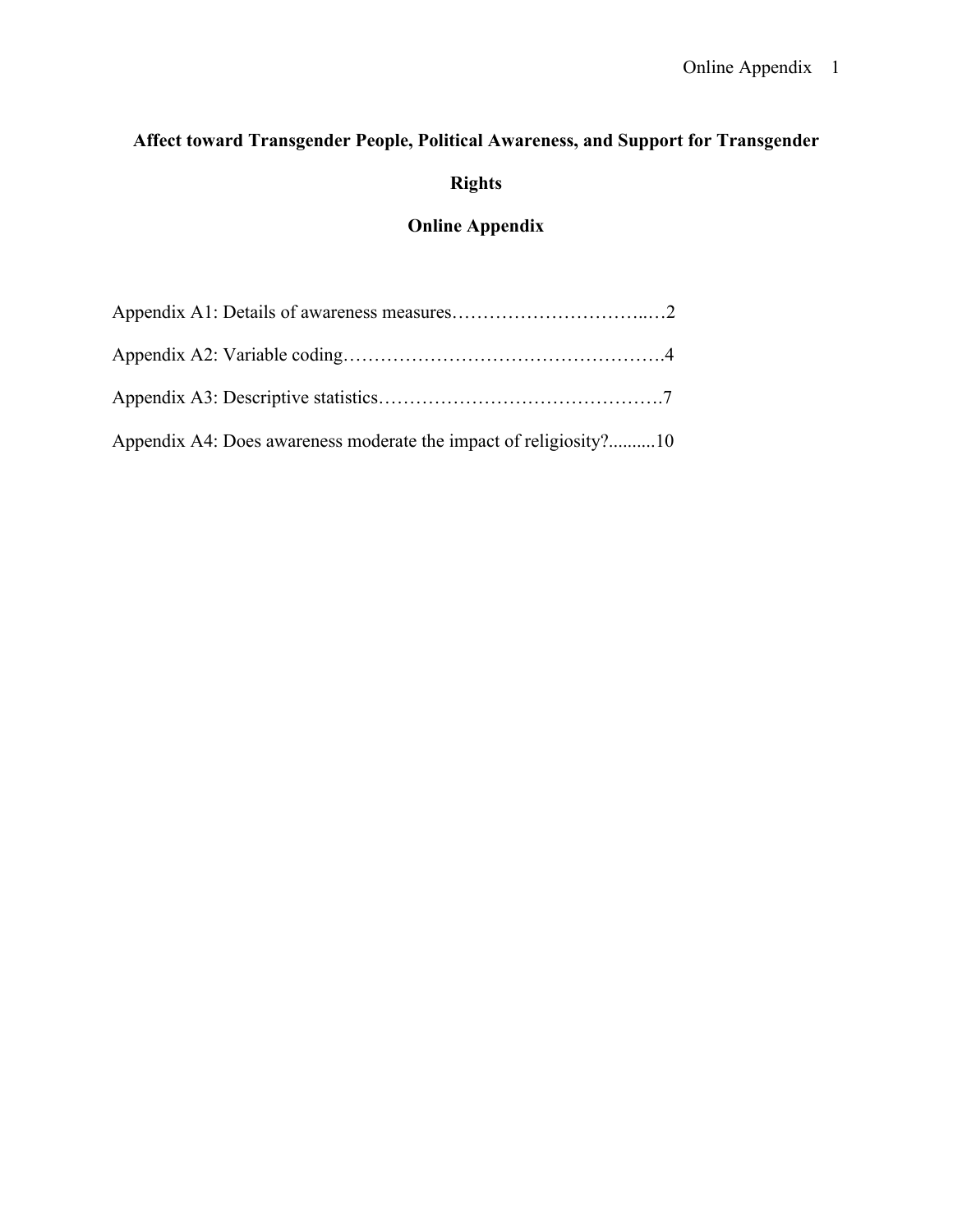#### **Appendix A1: Details of awareness measures**

The political awareness indices are constructed from measures of factual political knowledge and self-reported interest in politics. Different items are included in each survey year, as below. For each, a lack of knowledge or interest is coded as 0, and full knowledge or interest as 1.

#### **2016 ANES items**

The index is constructed of 12 items:

- Knowledge of which party has a majority in the U.S. House
- Knowledge of which party has a majority in the U.S. Senate
- Knowledge of what job Vladimir Putin held
- Knowledge of what job Joe Biden held
- Knowledge of what job Paul Ryan held
- Knowledge of what job John Roberts held
- Knowledge of how long a Senate term lasts
- Correct identification of current unemployment rate, from a list
- Correct identification of which program the U.S. spends the least on, from a list
- How interested in politics respondent was
- How closely respondent follows politics on TV, radio, newspapers, or the Internet
- How often respondent follows information about government and politics

Cronbach's alpha for these items is 0.76.

#### **2020 ANES items**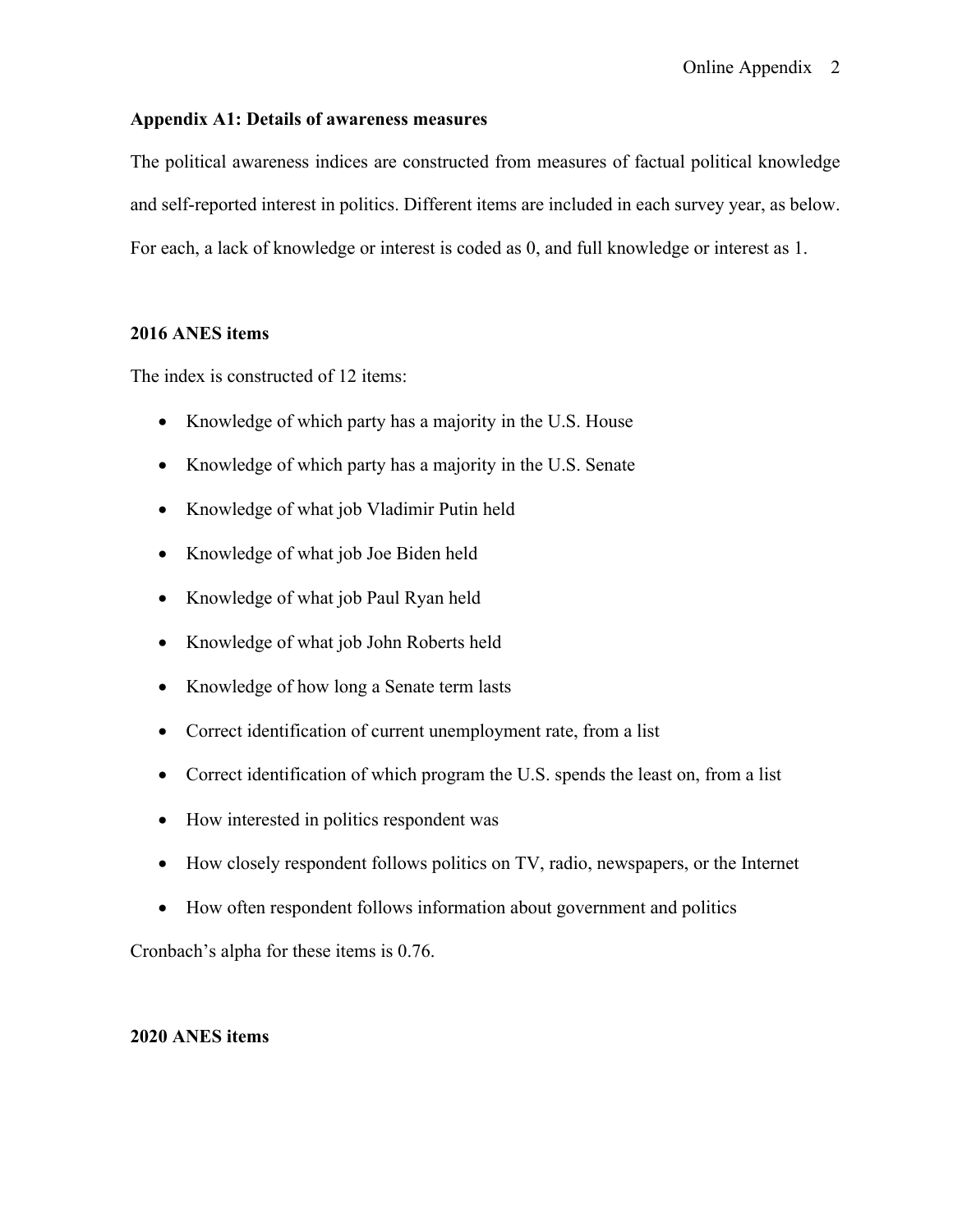The index is constructed of 14 items:

- Knowledge of which party has a majority in the U.S. House
- Knowledge of which party has a majority in the U.S. Senate
- Knowledge of what job Vladimir Putin held
- Knowledge of what job Mike Pence held
- Knowledge of what job Nancy Pelosi held
- Knowledge of what job John Roberts held
- Knowledge of what job Angela Merkel held
- Knowledge of how long a Senate term lasts
- Correct ideological placement of Democratic Party to the left of Republican Party
- Correct identification of which program the U.S. spends the least on, from a list
- How interested in campaigns respondent was
- How often respondent pays attention to government and politics
- How interested in politics respondent was
- How closely respondent follows politics in media

Cronbach's alpha for these items is 0.78.

The mean score on these items is taken for each respondent, and then their percentile rank within their survey year calculated. This percentile score is then divided by 100, such that those with the lowest awareness in their survey year have a score of 0, those with the greatest awareness a score of 1.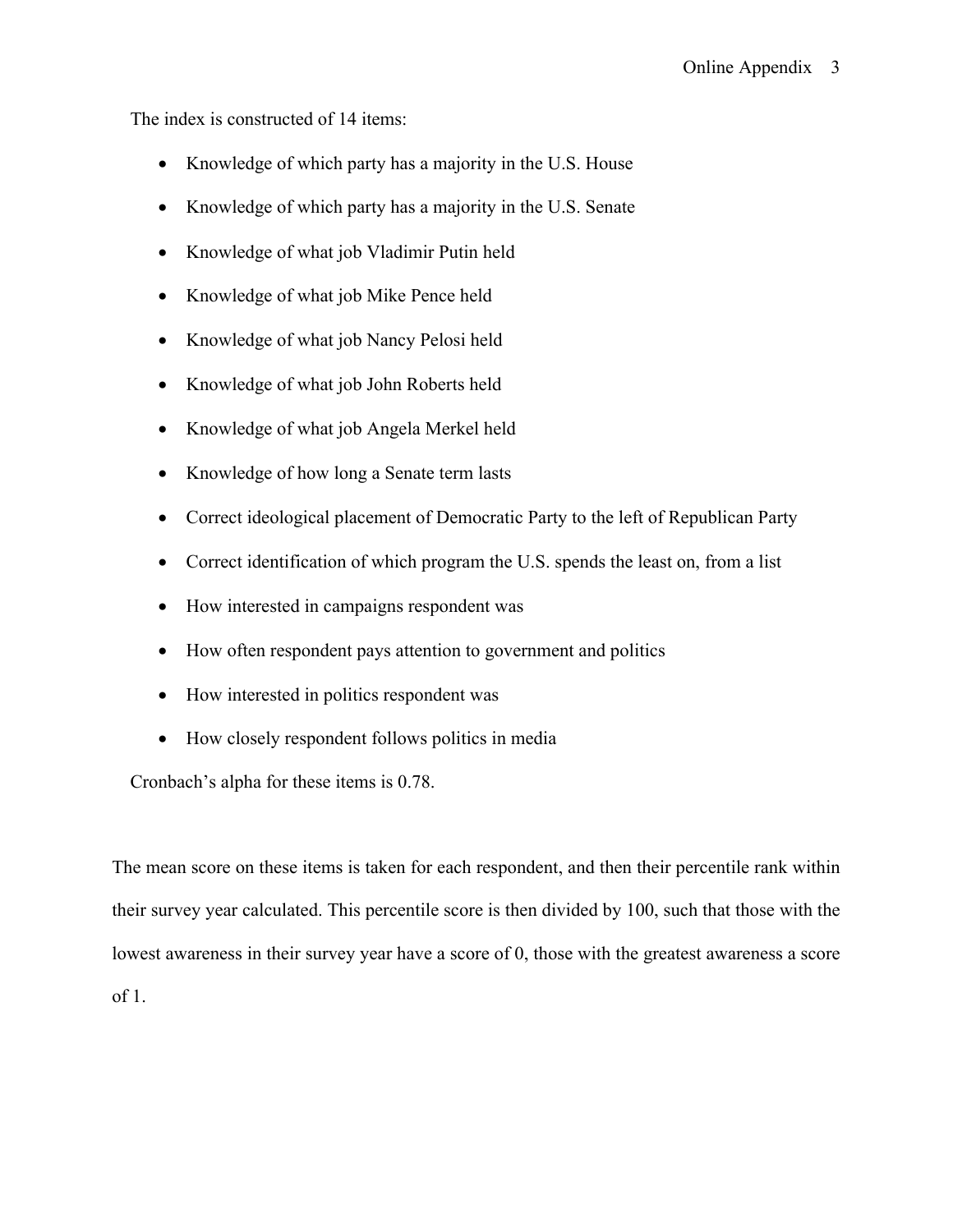### **Appendix A2: Question wording and variable coding**

Below we detail the question wording and coding of each attitudinal variable. Notes on the coding are *italicized*.

- **Bathroom access (2016 and 2020):** Should transgender people -- that is, people who identify themselves as the sex or gender different from the one they were born as -- have to use the bathrooms of the gender they were born as, or should they be allowed to use the bathrooms of their identified gender? How strongly do you feel about that -- very strongly, moderately strongly, or slightly strongly? *Coded from 0 (feel very strongly they should use bathrooms of the gender they were born as) to 1 (feel very strongly they should use bathrooms of their identified gender).*
- **Military service (2020 only):** Do you favor, oppose, or neither favor nor oppose allowing transgender people to serve in the United States Armed Forces? Do you [favor/oppose] that a great deal, a moderate amount, or a little? *Coded from 0 (oppose a great deal) to 1 (favor a great deal).*
- **Feeling thermometer (2016 and 2020):** I'd like to get your feelings toward some of our political leaders and other people who are in the news these days. I'll read the name of a person and I'd like you to rate that person using something we call the feeling thermometer. Ratings between 50 degrees and 100 degrees mean that you feel favorable and warm toward the person. Ratings between 0 degrees and 50 degrees mean that you don't feel favorable toward the person and that you don't care too much for that person. You would rate the person at the 50 degree mark if you don't feel particularly warm or cold toward the person. If we come to a person whose name you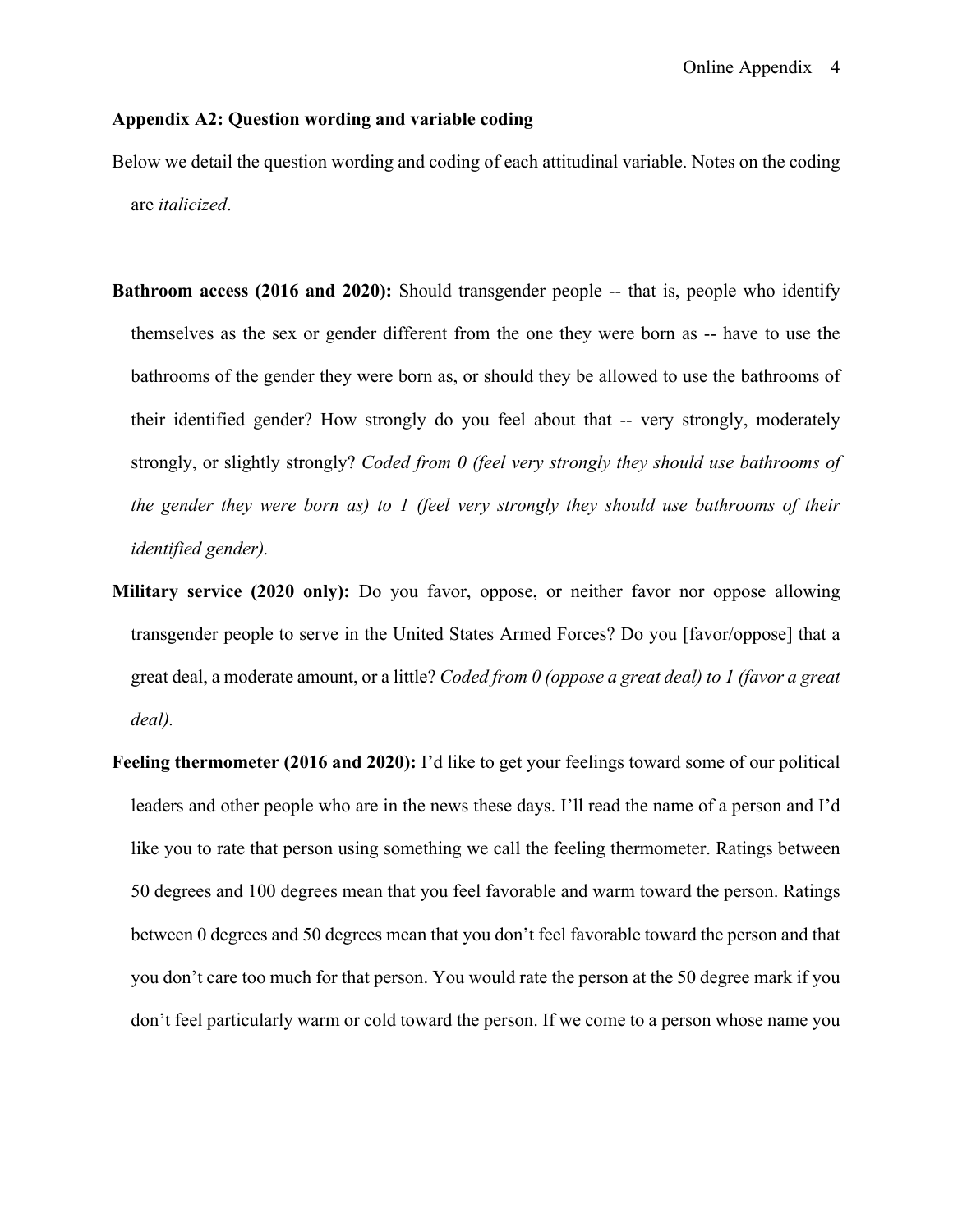don't recognize, you don't need to rate that person. Just tell me and we'll move on to the next one. How would you rate: transgender people? *Divided by 100, to range from 0 (coldest views) to 1 (warmest views).*

- Party identity (2016 and 2020): Generally speaking, do you usually think of yourself as a Democrat, a Republican, an Independent, or what? [IF DEMOCRAT/REPUBLICAN:] Would you call yourself a strong Democrat/Republican, or a not very strong Democrat/Republican? [IF INDEPENDENT:] Do you think of yourself as closer to the Republican Party or to the Democratic party? *7-point party ID scale recoded to range from 0* [*Strong Democrat*] *to 1*  [*Strong Republican*]*.*
- **Authoritarianism (2016 and 2020)**: Although there are a number of qualities that people feel that children should have, every person thinks that some are more important than others. I am going to read you pairs of desirable qualities. *Average of the following taken:*

Please tell me which one you think is more important for a child to have: Independence or respect for elders? *Coded as 0, 1, respectively.*

Which one is more important for a child to have: Curiosity or good manners? *Coded as 0, 1, respectively.*

Which one is more important for a child to have: Obedience or self-reliance? *Coded as 1, 0, respectively.*

Which one is more important for a child to have: Being considerate or well behaved? *Coded as* 

*0, 1, respectively.*

#### **Egalitarianism (2016 and 2020):** *Average of four items:*

"Our society should do whatever is necessary to make sure that everyone has an equal opportunity to succeed." *Coded from 0 (strongly disagree) to 1 (strongly agree).*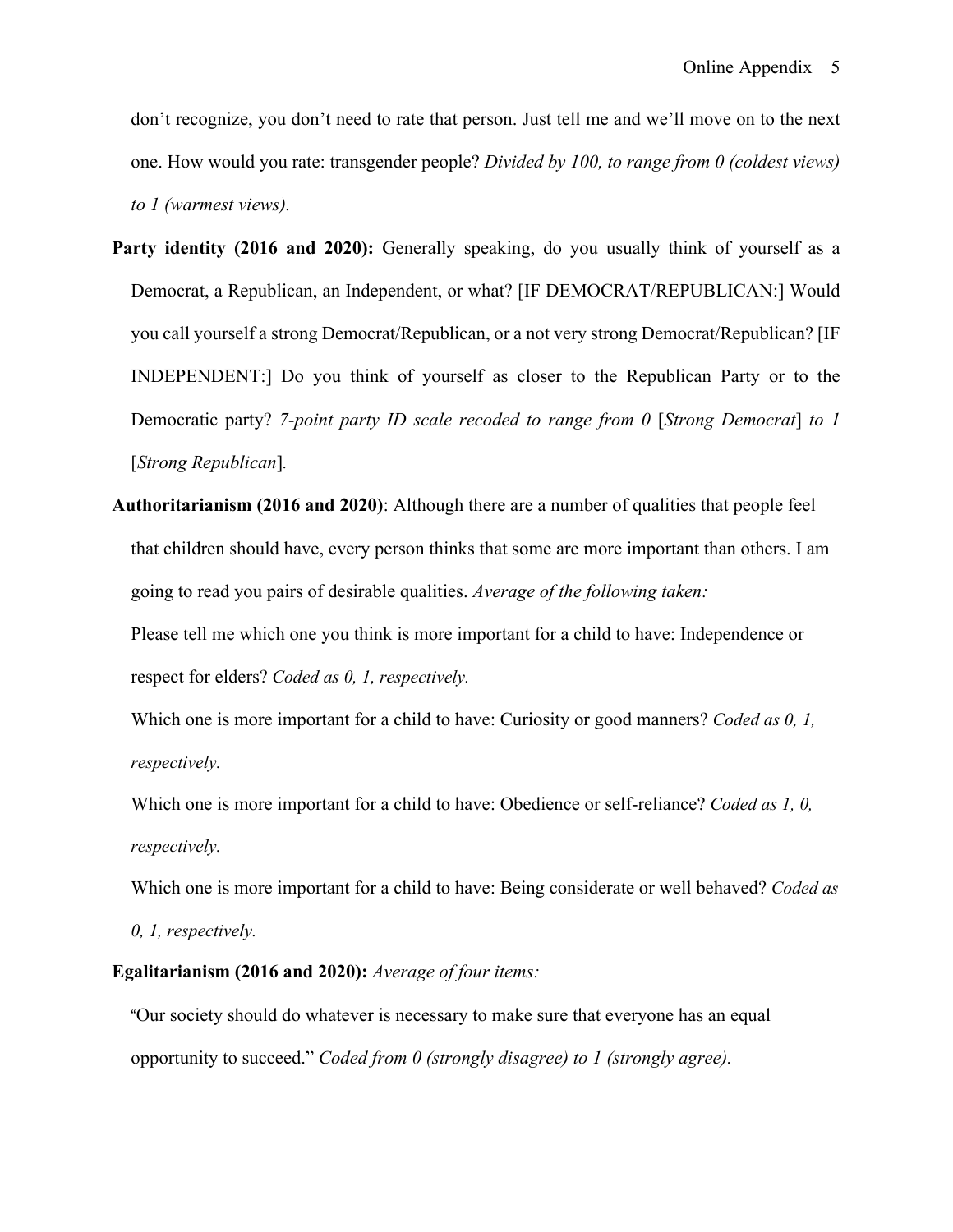"This country would be better off if we worried less about how equal people are." *Coded from 0 (strongly agree) to 1 (strongly disagree).*

"It is not really that big a problem if some people have more of a chance in life than others" *Coded from 0 (strongly agree) to 1 (strongly disagree).*

"If people were treated more equally in this country we would have many fewer problems" *Coded from 0 (strongly disagree) to 1 (strongly agree).*

- **Transgender discrimination (2016 and 2020):** For each of the following groups, how much discrimination is there in the United States today? Transgender people. *Coded from 0 (None at all) to 1 (A great deal).*
- **Gender role traditionalism (2016 only):** Do you think it is better, worse, or makes no difference for the family as a whole if the man works outside the home and the woman takes care of the home and family? Is it much better [worse], somewhat better [worse], or slightly better [worse]? *Coded from 0 (much worse) to 1 (much better).*
- **Know transgender person (2020 only):** Among your immediate family members, relatives, neighbors, co-workers, or close friends, are any of them transgender as far as you know? *Coded as 0 (no); 1 (yes).*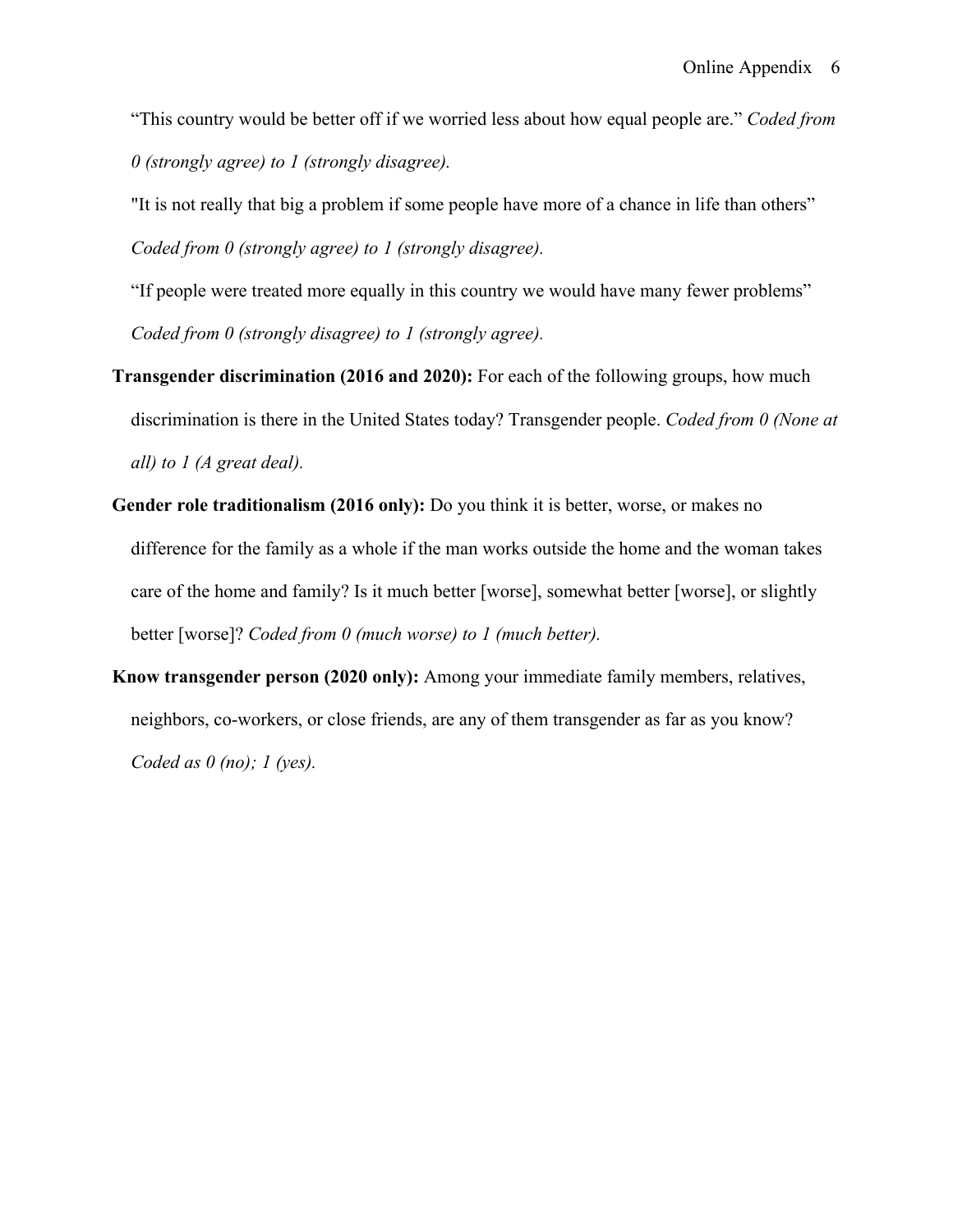## **Appendix A3: Descriptive statistics**

|                                 | 2016       | 2020       |
|---------------------------------|------------|------------|
|                                 | Mean (SD)  | Mean (SD)  |
| Support for transgender rights  | 0.44(0.41) | 0.55(0.32) |
| Transgender feeling thermometer | 0.55(0.28) | 0.60(0.28) |
| Awareness                       | 0.50(0.28) | 0.46(0.29) |
| Party identity                  | 0.47(0.36) | 0.48(0.37) |
| Authoritarianism                | 0.56(0.32) | 0.50(0.34) |
| Egalitarianism                  | 0.65(0.21) | 0.69(0.23) |
| Transgender discrimination      | 0.69(0.28) | 0.68(0.28) |
| Religiosity                     | 0.50(0.43) | 0.54(0.37) |
| Age                             | 47(18)     | 47(17)     |
| Income                          | 2.98(1.43) | 3.11(1.38) |
| Education                       | 2.98(1.17) | 3.04(1.15) |
| Race                            |            |            |
| White                           | 70%        | 66%        |
| Asian                           | 3%         | 4%         |
| <b>Black</b>                    | 11%        | 12%        |
| Hispanic                        | 12%        | 13%        |
| Other race                      | 5%         | 6%         |
| Gender                          |            |            |
| Women                           | 52%        | 52%        |
| Men                             | 48%        | 48%        |
| Married                         |            |            |
| Yes                             | 51%        | 52%        |
| No                              | 49%        | 48%        |

**Table A3.1:** Summary statistics for 2016 and 2020 ANES data

Note: Weighted ANES data.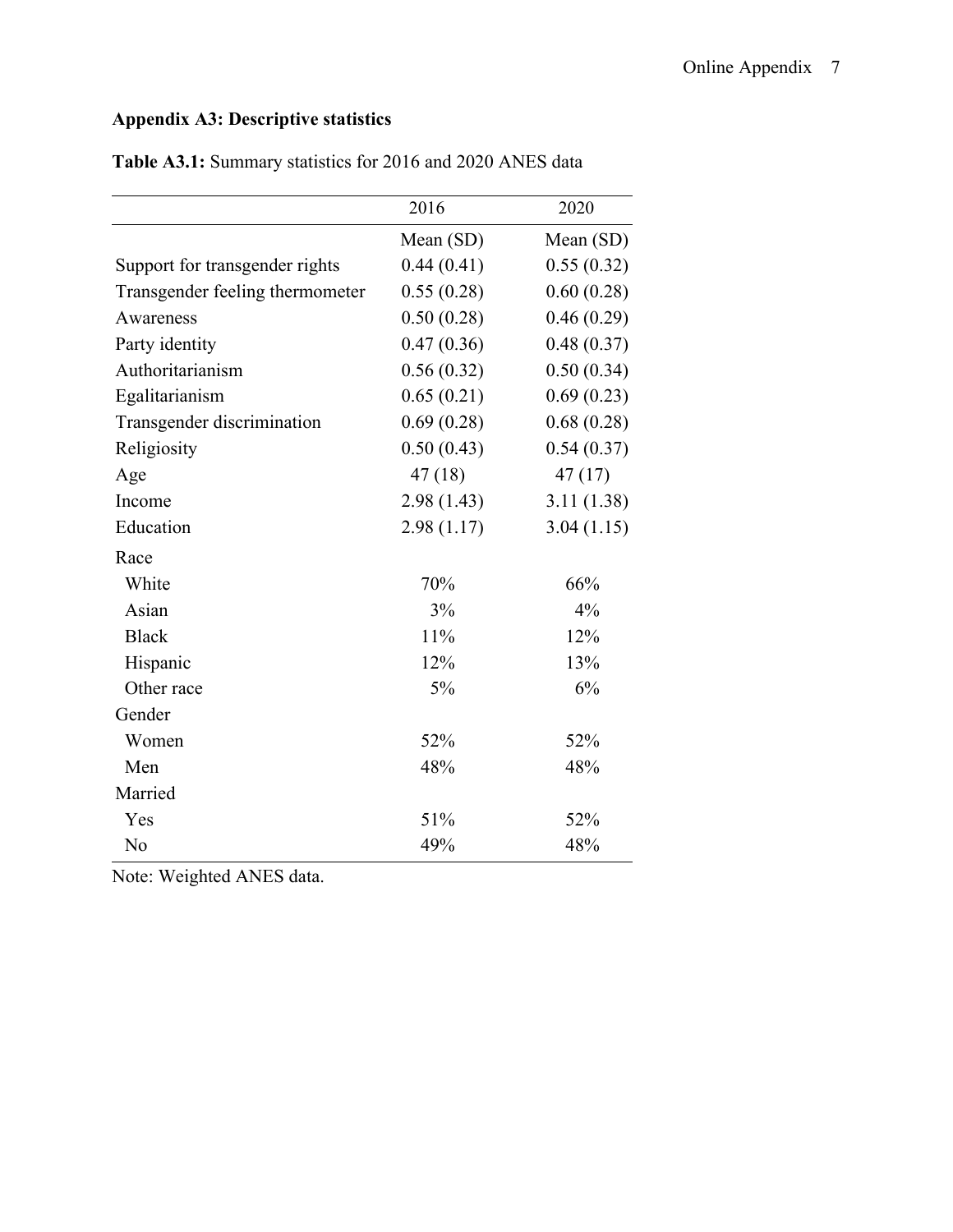|                  | Support for | Transgender | Awareness | Party          | Authoritarianism | Egalitarianism | Transgender    | Religiosity | Income | Education |
|------------------|-------------|-------------|-----------|----------------|------------------|----------------|----------------|-------------|--------|-----------|
|                  | transgender | feeling     |           | identity       |                  |                | discrimination |             |        |           |
|                  | rights      | thermometer |           |                |                  |                |                |             |        |           |
| Support for      | 1.00        |             |           |                |                  |                |                |             |        |           |
| transgender      |             |             |           |                |                  |                |                |             |        |           |
| rights           |             |             |           |                |                  |                |                |             |        |           |
| Transgender      | 0.52        | 1.00        |           |                |                  |                |                |             |        |           |
| feeling          |             |             |           |                |                  |                |                |             |        |           |
| thermometer      |             |             |           |                |                  |                |                |             |        |           |
| Awareness        | 0.1         | 0.11        | 1.00      |                |                  |                |                |             |        |           |
| Party identity   | $-0.37$     | $-0.33$     | 0.02      | 1.00           |                  |                |                |             |        |           |
| Authoritarianism | $-0.37$     | $-0.35$     | $-0.26$   | 0.15           | 1.00             |                |                |             |        |           |
| Egalitarianism   | 0.38        | 0.37        | 0.12      | $-0.43$        | $-0.23$          | 1.00           |                |             |        |           |
| Transgender      | 0.28        | 0.25        | 0.04      | $-0.32$        | $-0.18$          | 0.36           | 1.00           |             |        |           |
| discrimination   |             |             |           |                |                  |                |                |             |        |           |
| Religiosity      | $-0.34$     | $-0.31$     | $-0.04$   | 0.21           | 0.31             | $-0.12$        | $-0.15$        | 1.00        |        |           |
| Income           | 0.08        | 0.07        | 0.34      | 0.12           | $-0.22$          | $-0.02$        | 0.02           | $-0.02$     | 1.00   |           |
| Education        | 0.17        | 0.16        | 0.38      | $\overline{0}$ | $-0.34$          | 0.09           | 0.05           | $-0.04$     | 0.4    | 1.00      |

### **Table A3.2:** Correlation matrix for 2016 data

Note: Weighted ANES data.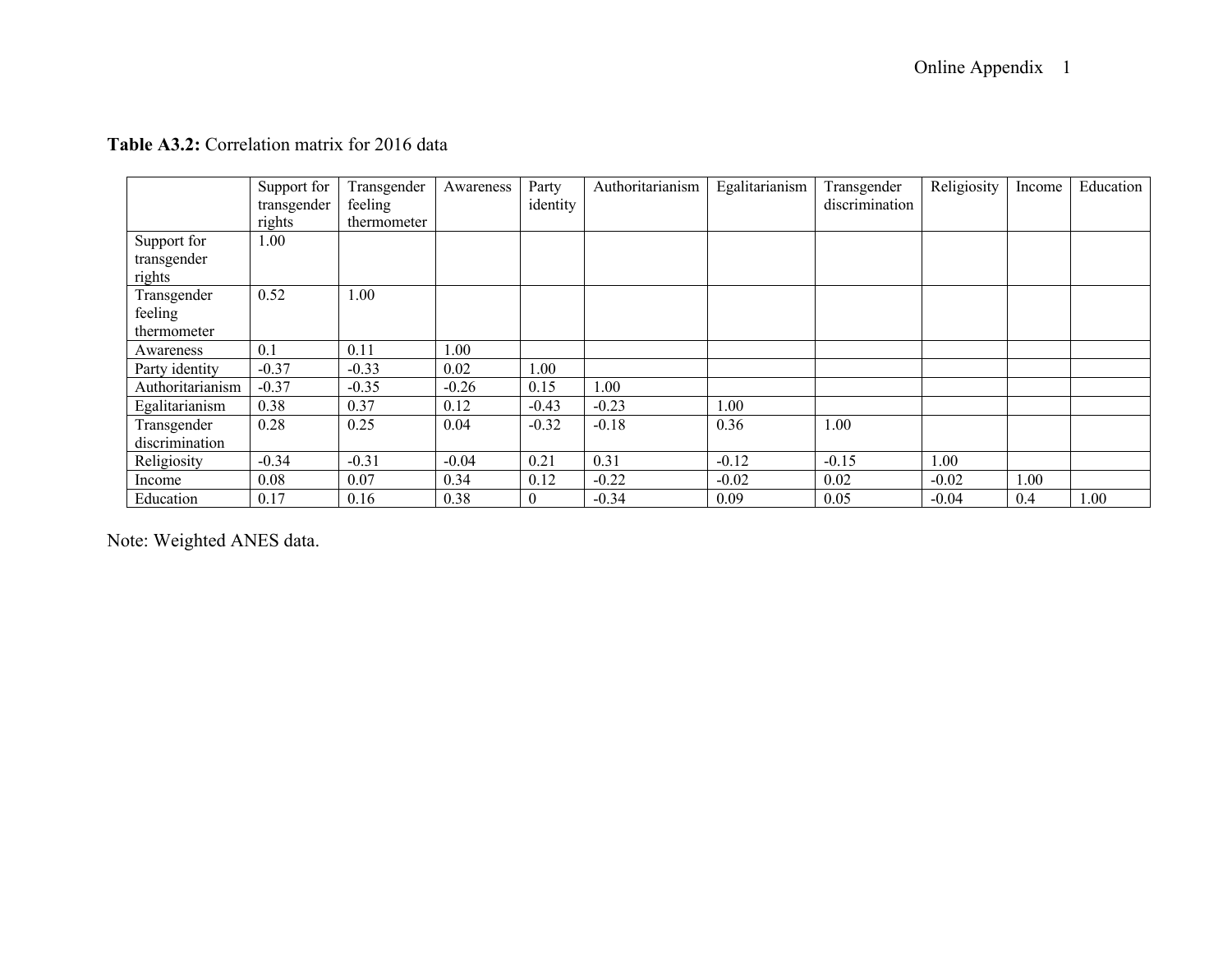|                  | Support for | Transgender | Awareness | Party    | Authoritarianism | Egalitarianism | Transgender    | Religiosity | Income | Education |
|------------------|-------------|-------------|-----------|----------|------------------|----------------|----------------|-------------|--------|-----------|
|                  | transgender | feeling     |           | identity |                  |                | discrimination |             |        |           |
|                  | rights      | thermometer |           |          |                  |                |                |             |        |           |
| Support for      | 1.00        |             |           |          |                  |                |                |             |        |           |
| transgender      |             |             |           |          |                  |                |                |             |        |           |
| rights           |             |             |           |          |                  |                |                |             |        |           |
| Transgender      | 0.64        | 1.00        |           |          |                  |                |                |             |        |           |
| feeling          |             |             |           |          |                  |                |                |             |        |           |
| thermometer      |             |             |           |          |                  |                |                |             |        |           |
| Awareness        | 0.1         | 0.07        | 1.00      |          |                  |                |                |             |        |           |
| Party identity   | $-0.52$     | $-0.4$      | $-0.04$   | 1.00     |                  |                |                |             |        |           |
| Authoritarianism | $-0.41$     | $-0.32$     | $-0.3$    | 0.21     | $1.00\,$         |                |                |             |        |           |
| Egalitarianism   | 0.48        | 0.39        | 0.11      | $-0.54$  | $-0.26$          | 1.00           |                |             |        |           |
| Transgender      | 0.45        | 0.37        | 0.08      | $-0.43$  | $-0.22$          | 0.45           | 1.00           |             |        |           |
| discrimination   |             |             |           |          |                  |                |                |             |        |           |
| Religiosity      | $-0.37$     | $-0.29$     | $-0.05$   | 0.23     | 0.37             | $-0.18$        | $-0.17$        | 1.00        |        |           |
| Income           | 0.1         | 0.05        | 0.35      | 0.04     | $-0.23$          | 0              | 0.02           | $-0.1$      | 1.00   |           |
| Education        | 0.21        | 0.15        | 0.4       | $-0.09$  | $-0.32$          | 0.11           | 0.11           | $-0.1$      | 0.4    | 1.00      |

### **Table A3.3:** Correlation matrix for 2020 data

Note: Weighted ANES data.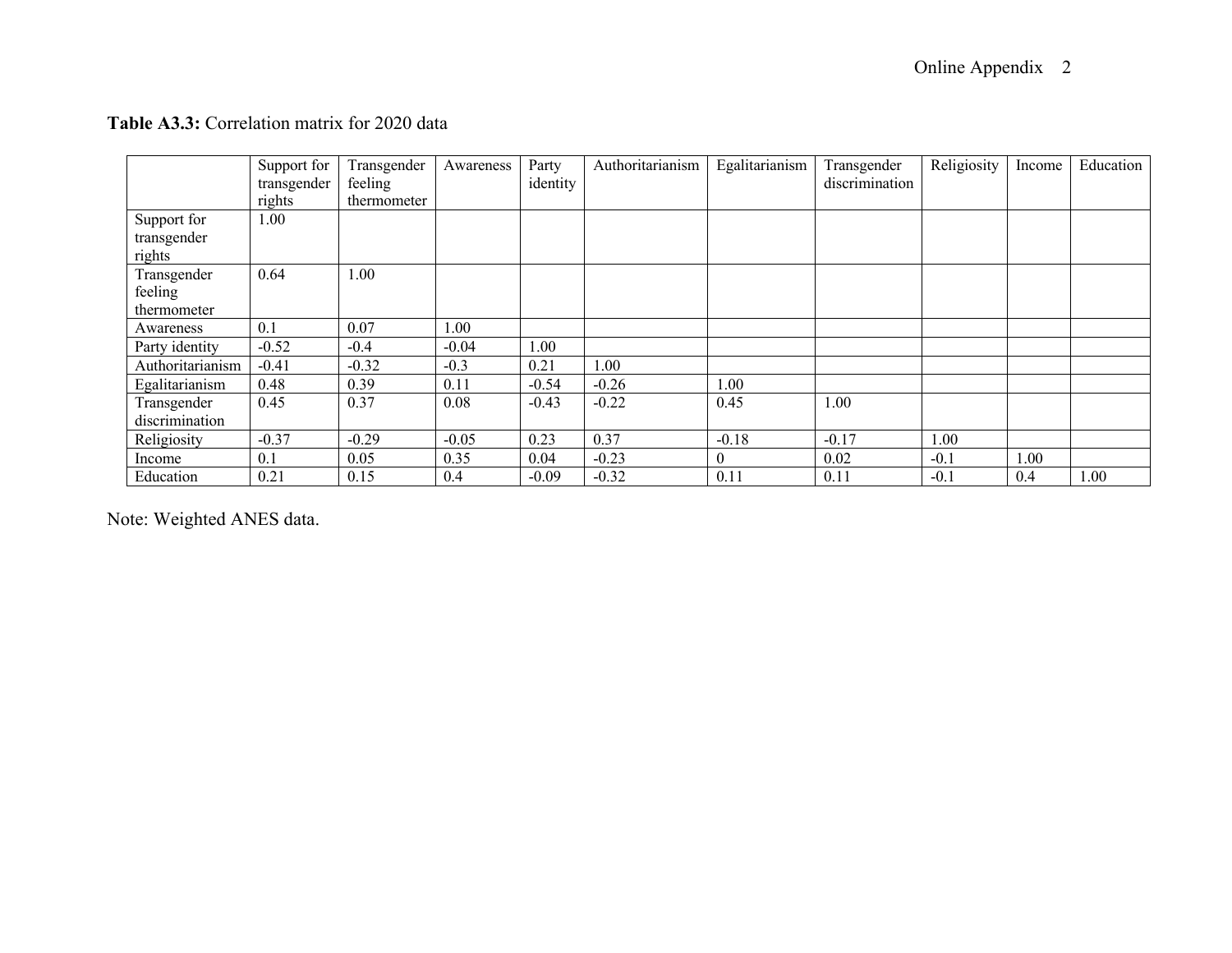### **Appendix A4: Does awareness moderate the impact of religiosity?**

As the models in Table 1 indicate, respondent religiosity has a sizable impact on attitudes toward transgender issues, consistent with other research. The more religious a respondent, the less likely they were to support transgender rights.

One remaining question is whether awareness moderates the impact of religiosity, as it does the impact of group affect. We might expect more politically aware respondents to see the connections between their religious attitudes and policy preferences, especially if more aware voters are more likely to receive cues from religious elites about the "right" positions to take on these issues.

To assess this, we replicated the models in Table 1, this time including an interaction term between awareness and religiosity, as shown in Table A4.1.

The results suggest that awareness does not have the moderating impact on religiosity as it does on group affect. In neither model is the interaction between religiosity and awareness discernible from zero. This is *not* to say that religiosity is unimportant in understanding attitudes on transgender rights. On the contrary, there is a substantial effect associated with it in both years. This effect does not, however, increase with awareness.

This suggests that religious respondents do not need to be particularly politically aware, or exposed to elite cues, in order to bring their religiosity to bear on transgender issues. Even among the least aware, support for transgender rights drops as religiosity increases.